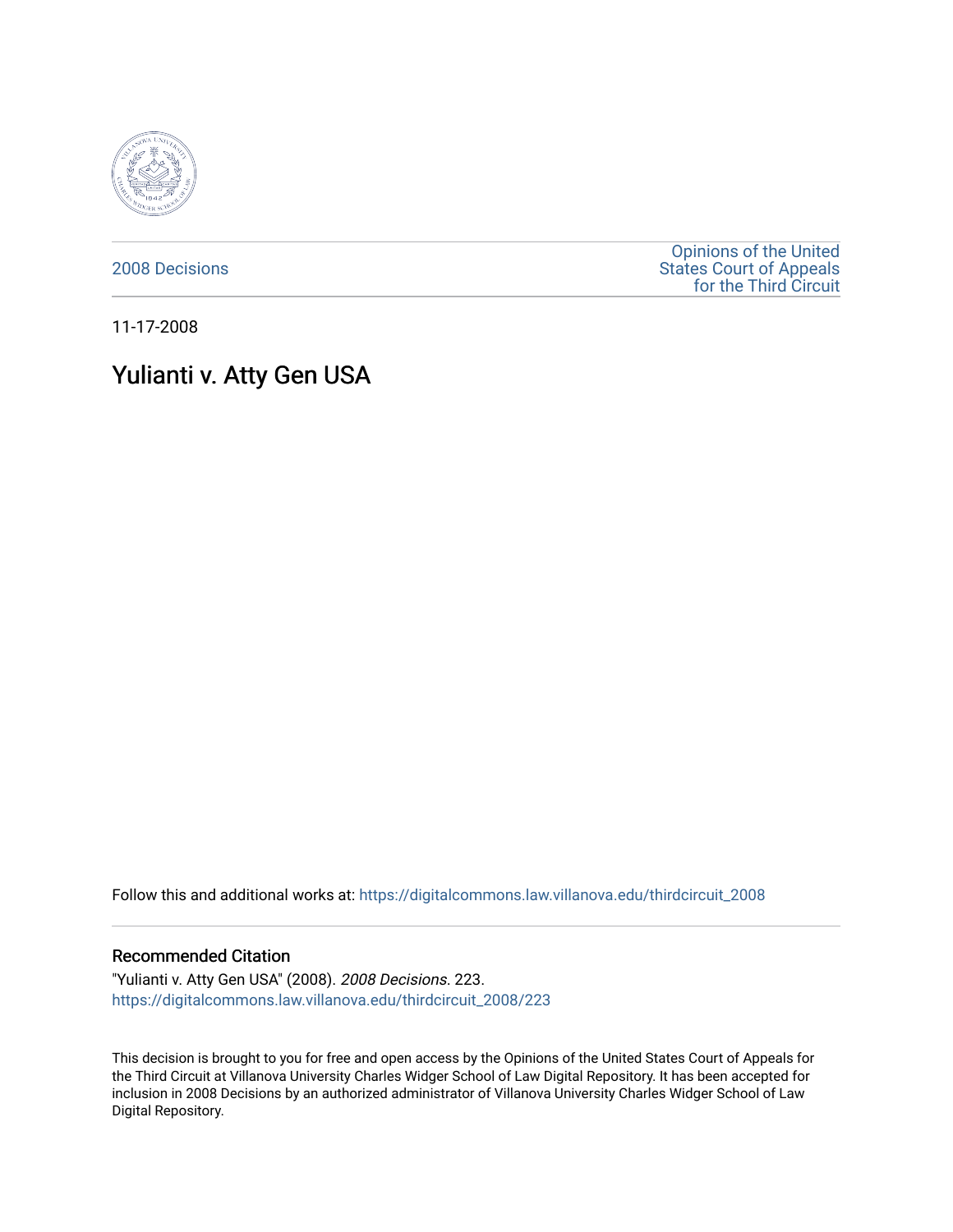### **NOT PRECEDENTIAL**

## UNITED STATES COURT OF APPEALS FOR THE THIRD CIRCUIT

\_\_\_\_\_\_\_\_\_\_\_\_\_\_\_\_

No. 07-4807

#### FNU YULIANTI,

Petitioner

v.

ATTORNEY GENERAL OF THE UNITED STATES \_\_\_\_\_\_\_\_\_\_\_\_\_\_\_\_\_\_\_\_\_

On Review of a Decision of the Board of Immigration Appeals Immigration Judge: Honorable Charles M. Honeyman (No. A97-478-822)

\_\_\_\_\_\_\_\_\_\_\_\_\_\_\_

Submitted Under Third Circuit LAR 34.1(a) September 10, 2008 Decided September 12, 2008 Panel Rehearing Granted and opinion vacated November 5, 2008 Submitted Under Third Circuit LAR 34.1(a) after Panel Rehearing on November 14, 2008

Before: SLOVITER, STAPLETON and COWEN, Circuit Judges

(Filed : November 17, 2008)

## OPINION \_\_\_\_\_\_\_\_\_\_\_\_\_\_\_\_\_\_\_

\_\_\_\_\_\_\_\_\_\_\_\_\_\_\_\_\_\_\_

PER CURIAM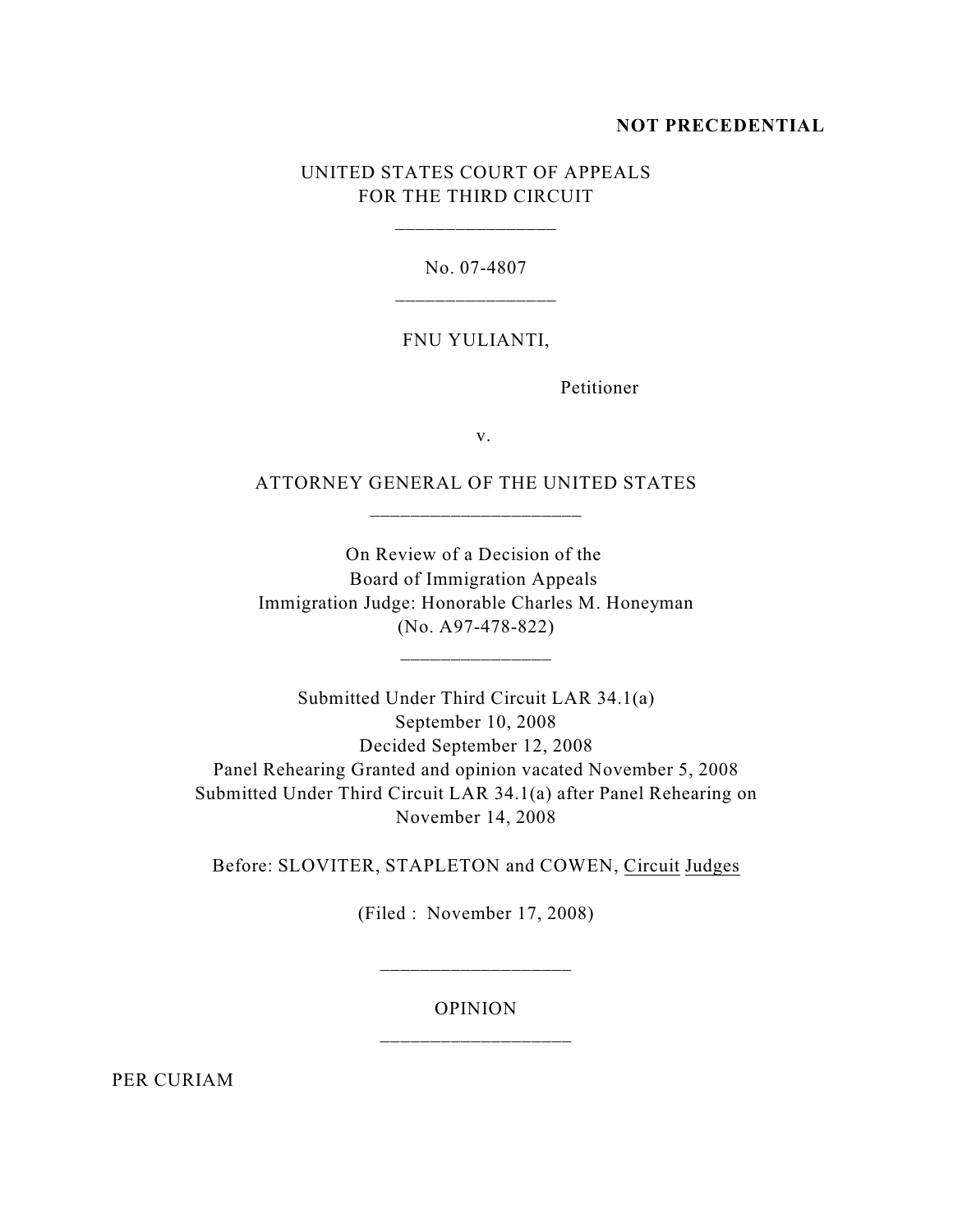Yulianti, an Indonesian native and citizen, petitions for review of a final order of the Board of Immigration Appeals ("BIA") vacating the Immigration Judge's ("IJ") grant of asylum relief. Before the IJ, Yulianti stated that she feared persecution based on her Chinese heritage and her practice of Christianity. The IJ found that Yulianti was ineligible for asylum based on her past experiences but determined that she demonstrated a well-founded fear of future persecution based on a pattern and practice of persecution of Chinese Christians in Indonesia. The Government appealed and the BIA, based on our holding in Lie v. Ashcroft, 396 F.3d 530 (3d Cir. 2005), remanded the case to the IJ for a more specific ruling on possible changed conditions in Indonesia since 1999. On remand, the IJ, relying on the 2004 State Department Country Report and 2005 International Religious Freedom Report for Indonesia, issued a decision granting asylum based on a well-founded fear of future persecution. The Government once again appealed to the BIA. The BIA sustained the appeal and ordered Yulianti removed to Indonesia. Yulianti then petitioned this Court for review of the BIA's order.<sup>1</sup>

We have jurisdiction pursuant to 8 U.S.C. § 1252(a). Whether an applicant has

<sup>&</sup>lt;sup>1</sup> We issued an opinion on September 12, 2008, remanding the matter to the BIA. The remand was based on the mistaken belief, perpetuated in the parties' briefs, that the BIA had failed to employ a three-member panel in reversing the Immigration Judge's ("IJ") decision. See Purveegiin v. Gonzales, 448 F.3d 684, 692 (3d Cir. 2006). The opinion did not reach the merits of Yulianti's application for asylum. Yulianti and the Government then filed a "Joint Petition for Panel Rehearing" in which they agreed that the original BIA decision, issued in August 2007, was issued by a three-member panel and the December 4, 2007 decision (the one member decision) was a mere re-issue of the August decision. We granted the petition for rehearing and vacated our earlier opinion.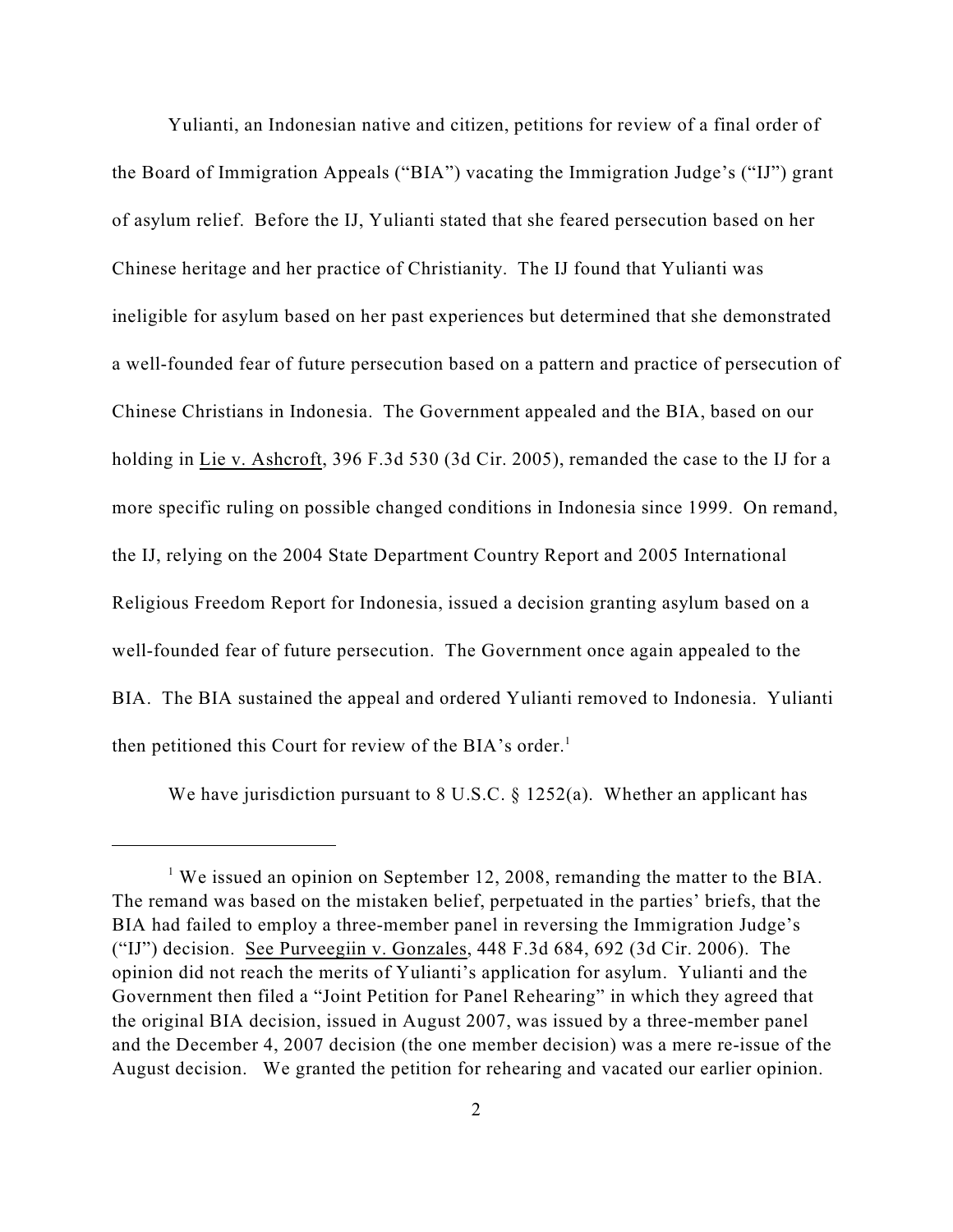demonstrated a well-founded fear of future persecution is a factual determination reviewed under the substantial evidence standard. Voci v. Gonzales, 409 F.3d 607, 613  $(3d$  Cir. 2005).<sup>2</sup> For us to disturb the BIA's decision, petitioner must show that the evidence not only supports reversal but compels it. See I.N.S. v. Elias-Zacarias, 502 U.S. 478, 481 n.1 (1992).

To establish a well-founded fear of future persecution, an applicant must demonstrate both subjective and objective fears of persecution. Sukwanputra v. Gonzales, 434 F.3d 627, 637 (3d Cir. 2006). The applicant may establish the subjective fear prong through credible testimony that her fear is genuine. Id. To show objective fear of persecution, the applicant must show that "a reasonable person in the alien's circumstances would fear persecution if returned to the country in question." Id. (internal quotation and citation omitted). The objective prong is satisfied if the petitioner either shows she would be individually singled out for persecution or demonstrates that "there is a pattern or practice in his or her country of nationality . . . of persecution of a group of persons similarly situated to the applicant on account of race, religion, nationality, membership in a particular social group, or political opinion . . . ." Id., quoting 8 C.F.R.  $\S 208.13(b)(2)(iii)(A)$ . We have held that "to constitute a pattern or practice, the persecution of the group must be systematic, pervasive, or organized." Lie, 396 F.3d at

 $2$  The parties do not dispute the IJ's finding that Yulianti's past experiences in Indonesia did not amount to persecution.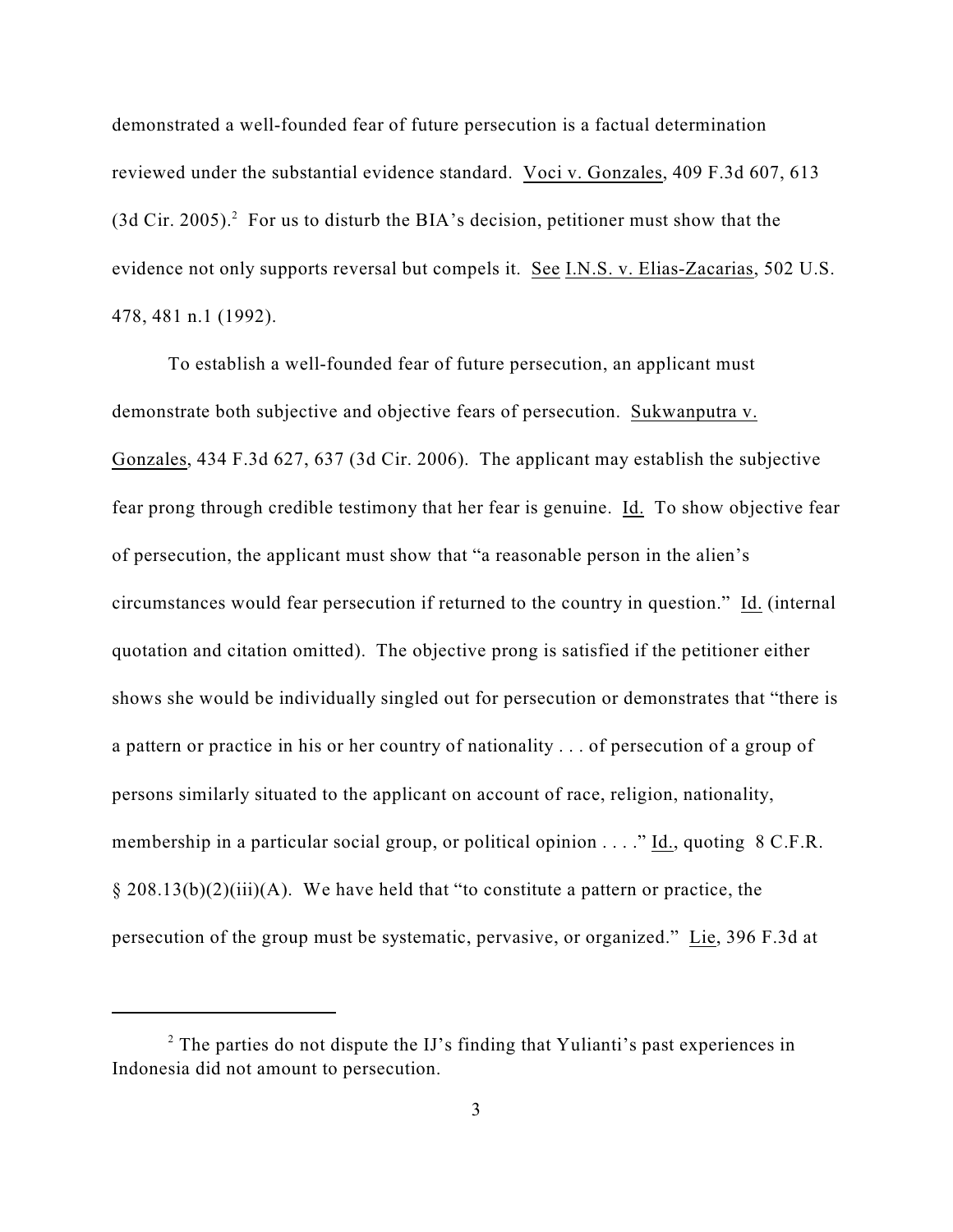537.

The BIA's determination that Yulianti failed to show a pattern or practice of persecution of Christians and ethnic Chinese in Indonesia is supported by substantial evidence. The BIA, in reaching its conclusion, pointed to several findings in the 2004 and 2005 State Department reports indicating that conditions were improving for Chinese Christians in Indonesia. Yulianti argues that the BIA ignored the affidavit of her expert, Dr. Jeffrey Winters, who concluded otherwise. She also takes issue with the BIA's reliance only on portions of the 2004 Report which were unfavorable to her claim. The BIA clearly considered Winters' affidavit and determined that, since it conflicted with the 2004 Report, it was of limited evidentiary value. As we have previously stated, "Country reports . . . are the most appropriate and perhaps the best resource of information on political situations in foreign nations." Zubeda v. Ashcroft, 333 F.3d 463, 477-78 (3d Cir. 2003) (internal quotation and citation omitted). Moreover, while there may be conflicting evidence in the Reports, "[j]ust because the State Department report cuts both ways . . . does not mean that it does not constitute substantial evidence." Kayembe v. Ashcroft, 334 F.3d 231, 236 (3d Cir. 2003).<sup>3</sup> Further, we have recently stated that the 2003 and 2004 Country Reports do not indicate that violence against Chinese Christians

<sup>&</sup>lt;sup>3</sup> Yulianti also contends that the BIA failed to apply the "systematic, pervasive, or organized" standard disjunctively. Yulianti offers no support for her interpretation that each element of the Lie standard must be applied separately. We note, however, that the Lie court did not take such an approach.